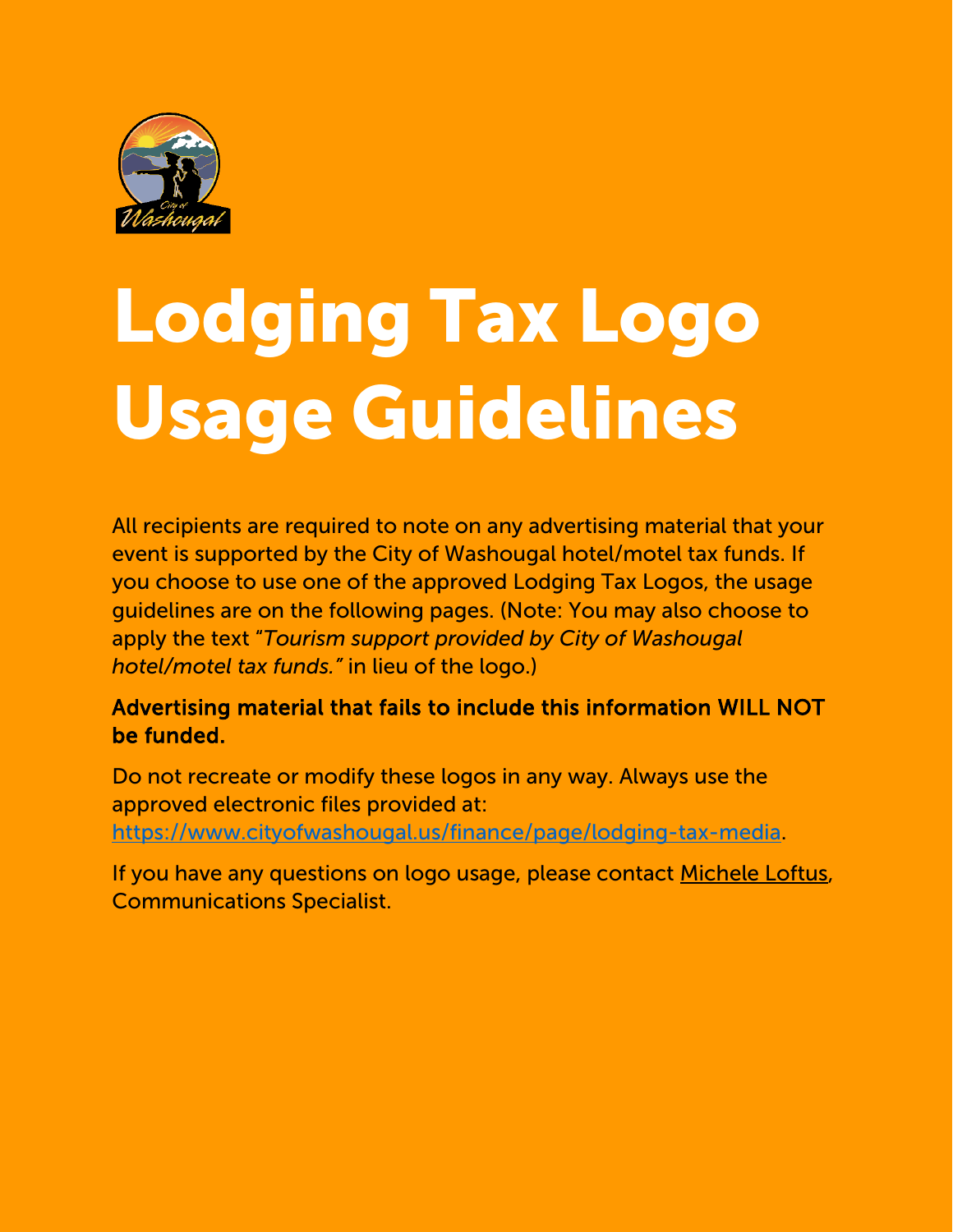There are three options to choose from that are dependent on what is appropriate for the background of your materials.



#### FULL COLOR LOGO

Primarily, this logo should be used on white or light colored backgrounds for maximum impact and clarity.

Make sure the logo is readable over background images. The logo should not be placed over images, artwork or backgrounds that negatively affect legibility.

In cases where the full color logo is not appropriate, the following versions are available for use.



#### WHITE LOGO

Use the solid white logo on dark-colored backgrounds or photos.

In grayscale reproduction, use this version of the logo if the background is dark.



#### BLACK LOGO

Use the solid black logo on white or light colored backgrounds or photos.

In grayscale reproduction, use this version of the logo if the background is light.